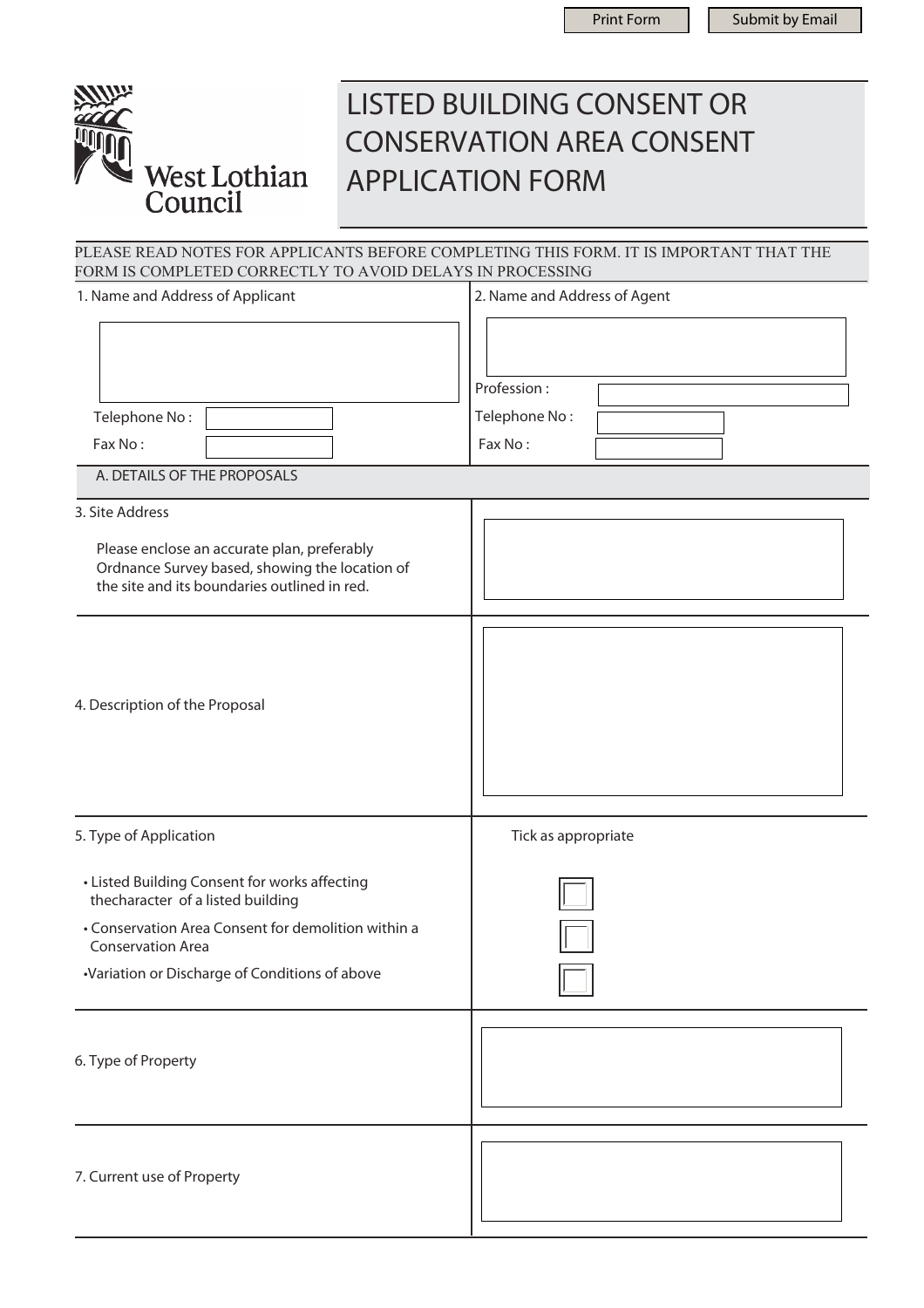| Description of Existing Property<br>8.                                                                                                                                                                 |            |           |  |
|--------------------------------------------------------------------------------------------------------------------------------------------------------------------------------------------------------|------------|-----------|--|
| (a) Walls<br>(b) Roof<br>(c) Boundary Walls and Fences                                                                                                                                                 |            |           |  |
| Has the building been altered in the past?<br>9.<br>If so, please give brief details                                                                                                                   | <b>YES</b> | <b>NO</b> |  |
| 10. Is the building already the subject of any consent?<br>If so, please give brief details                                                                                                            | <b>YES</b> | <b>NO</b> |  |
| 11. Have you obtained a Building Warrant for the<br>proposed works?                                                                                                                                    | <b>YES</b> | <b>NO</b> |  |
| 12. Has the building benefited from any grant from the<br>Council or Historic Scotland?<br>If so, please give brief details                                                                            | <b>YES</b> | <b>NO</b> |  |
| 13. Are you applying for a variation or discharge of<br>condition?                                                                                                                                     | <b>YES</b> | <b>NO</b> |  |
| 14. If the answers to question 13 is YES please :<br>(a) Describe the variation or discharge of<br>conditionswhich is being sought<br>(b) State the reasons for seeking this variation or<br>discharge |            |           |  |
| 15. Please give brief details of the proposed works:                                                                                                                                                   |            |           |  |
| (a) Internal Alterations                                                                                                                                                                               |            |           |  |
| (b) External Alterations                                                                                                                                                                               |            |           |  |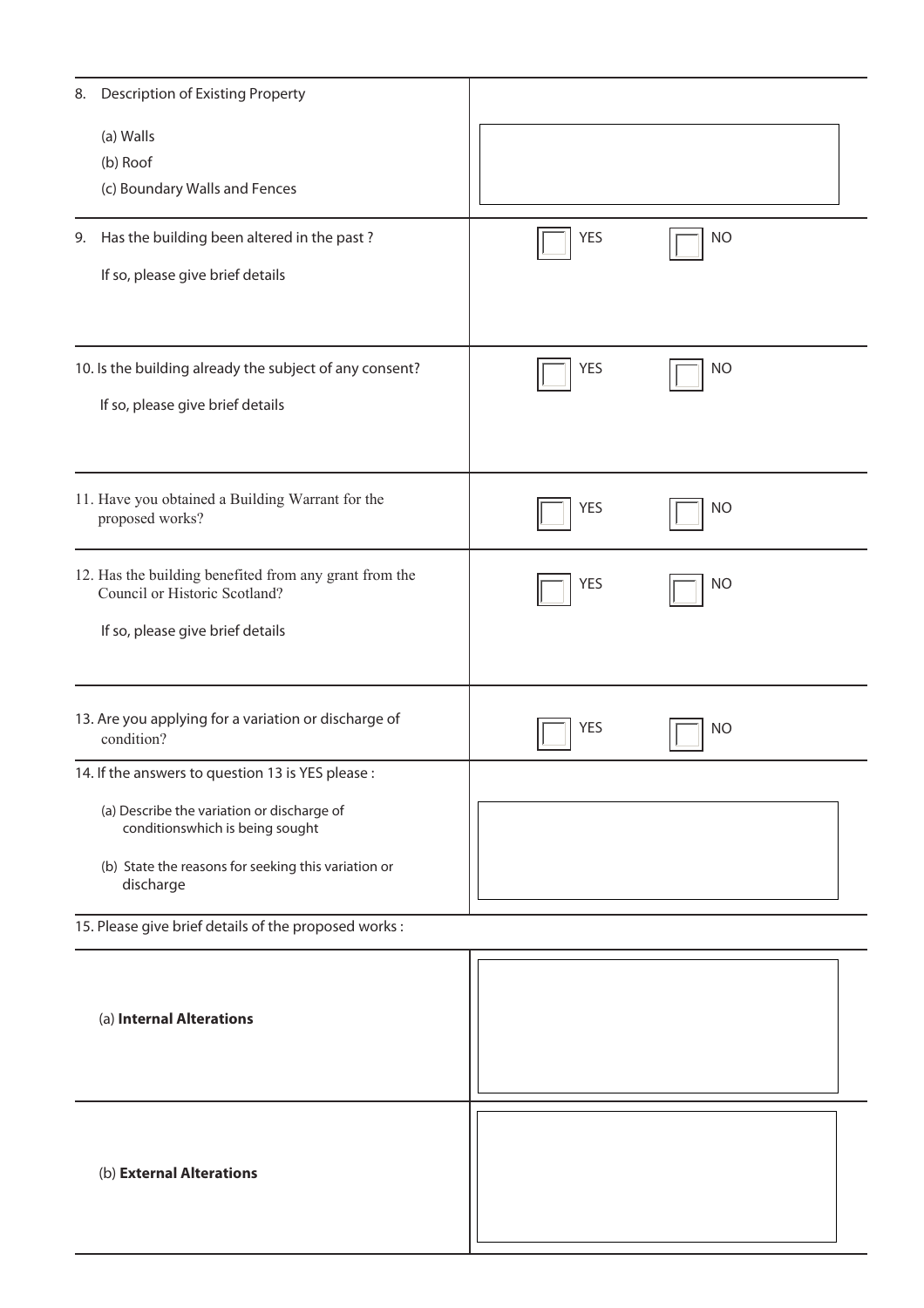| How will the site be treated after demolition?<br>How do you propose to dispose of salvaged |
|---------------------------------------------------------------------------------------------|
|                                                                                             |
|                                                                                             |
|                                                                                             |
|                                                                                             |
|                                                                                             |
|                                                                                             |
|                                                                                             |
|                                                                                             |

## B. LAND OWNERSHIP CERTIFICATE

Tick **ONE** box only If you do not own all of the land or property to which this application relates, you **MUST** notify all owners of the site at the same time as submitting this application. (A form for this purpose can be obtained from the Development & Building Control Unit)

## **I CERTIFY THAT :**

- Twenty one days before the date of this application, the applicant owned ALL the land to which this application relates.
- 

**or**

• The applicant has given notice to all persons who, twenty one days before the date of this application, owned any part of the land to which it relates. These are :

| NAME OF OWNER | ADDRESS WERE NOTIFICATION SENT | <b>DATE NOTIFIED</b> |
|---------------|--------------------------------|----------------------|
|               |                                |                      |
|               |                                |                      |
|               |                                |                      |
|               |                                |                      |
|               |                                |                      |

Where necessary, continue on another sheet and attach to the application form.